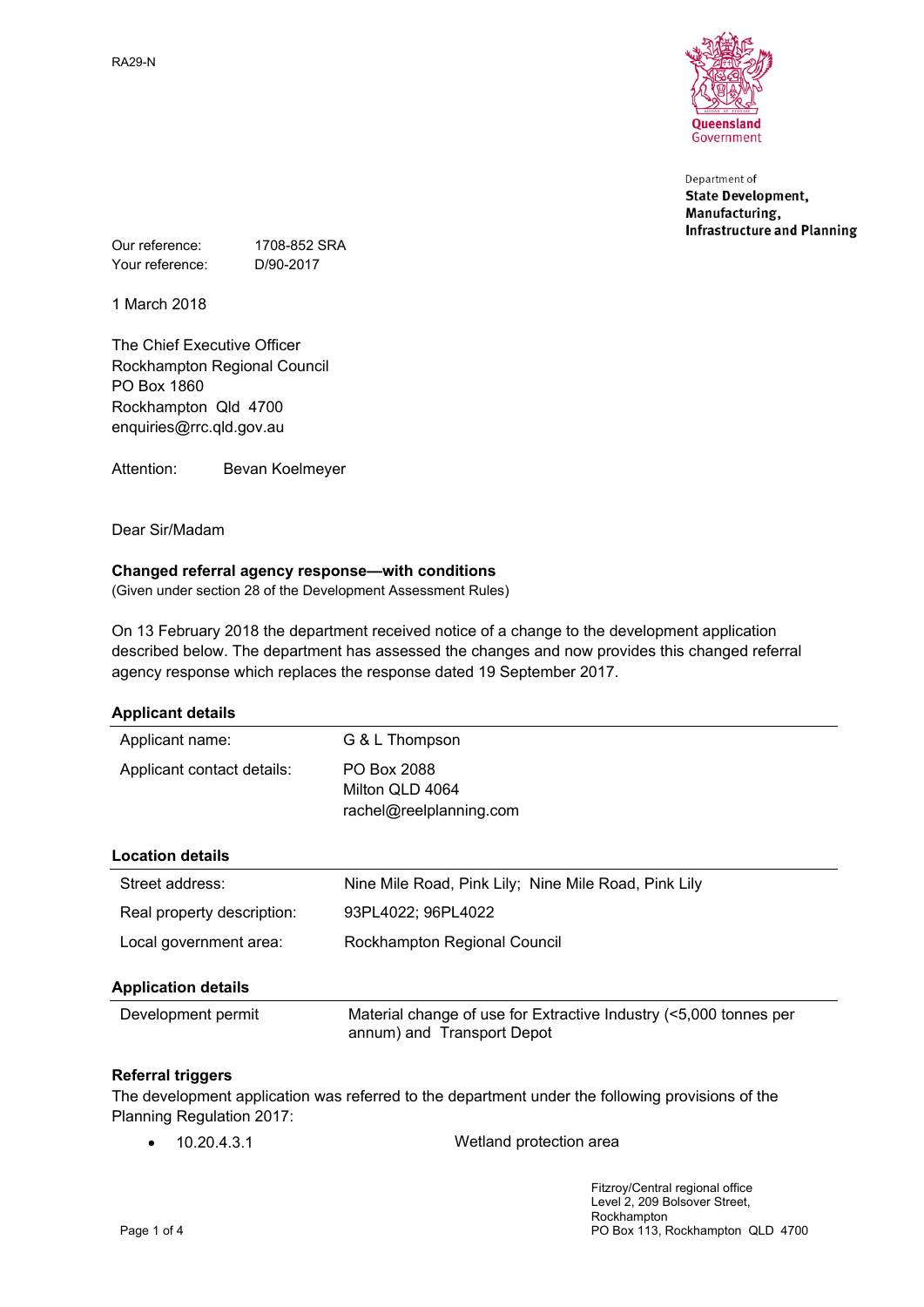## **Conditions**

Under section 56(1)(b)(i) of Planning Act 2016, the conditions set out in Attachment 1 must be attached to any development approval.

### **Reasons for decision to impose conditions**

The department must provide reasons for the decision to impose conditions. These reasons are set out in Attachment 2.

### **Approved plans and specifications**

The department requires that the plans and specifications set out below and enclosed must be attached to any development approval.

| <b>Drawing/report title</b>                   | Prepared by | <b>Date</b> | Reference no.             | <b>Version/issue</b> |
|-----------------------------------------------|-------------|-------------|---------------------------|----------------------|
| Aspect of development: Material change of use |             |             |                           |                      |
| Site Concept Plan                             | Dileigh     | 02/2018     | D <sub>16.150</sub> -SK01 | Rev D                |

A copy of this response has been sent to the applicant for their information.

For further information please contact Carl Porter, Principal Planning Officer, on 07 4924 2918 or via email RockhamptonSARA@dilgp.qld.gov.au who will be pleased to assist.

Yours sincerely

Anthony Walsh Manager Planning

cc G & L Thompson, rachel@reelplanning.com

enc Attachment 1—Changed conditions to be imposed Attachment 2—Changed reasons for decision to impose conditions Approved plans and specifications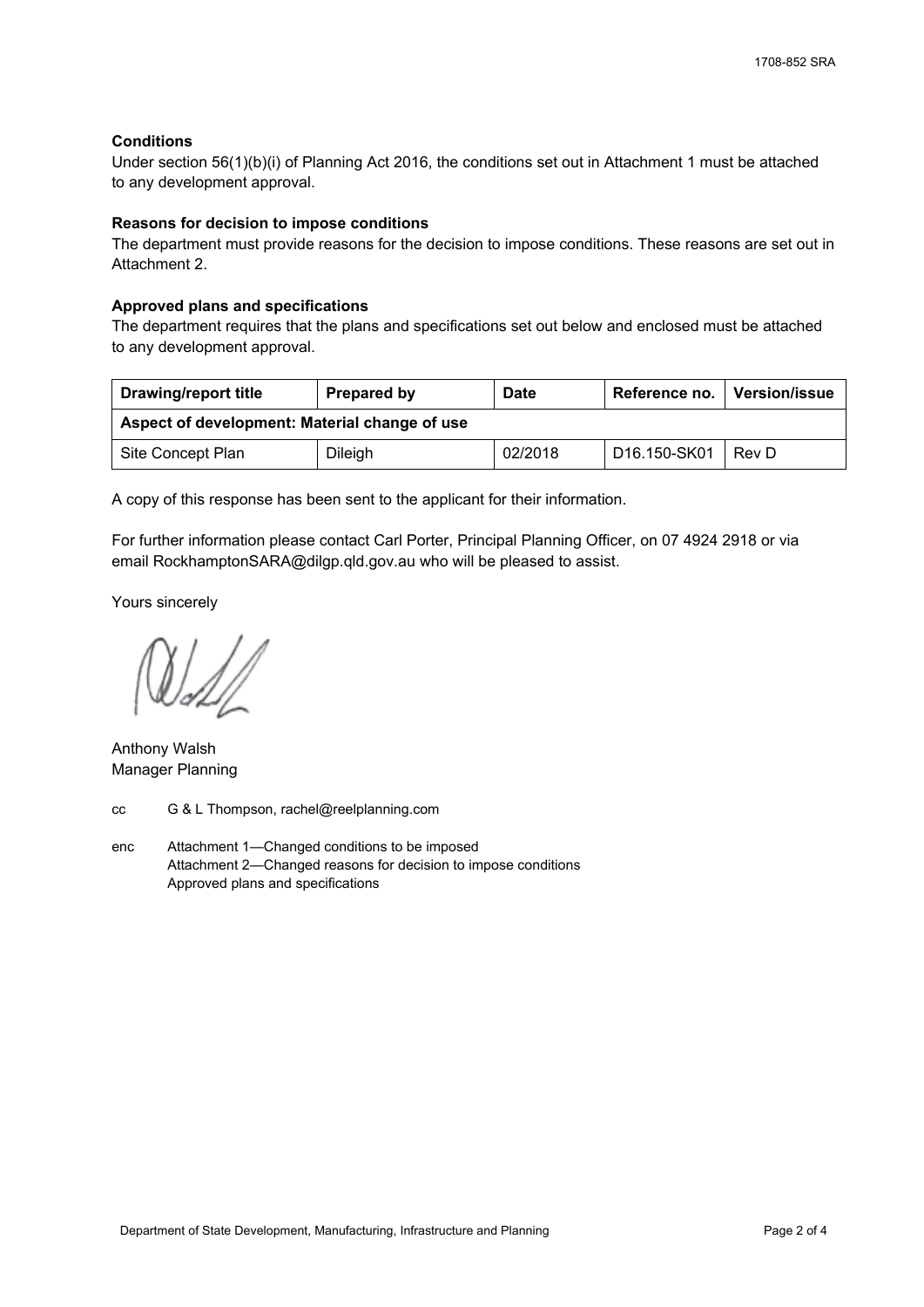# **Attachment 1—Conditions to be imposed**

| No.                                                                                                                                                                                                                                                                                                                                                               | <b>Conditions</b>                                                                                                                                                                                                                                                                                                                                                                                                              | <b>Condition timing</b>                                                                                |  |  |  |
|-------------------------------------------------------------------------------------------------------------------------------------------------------------------------------------------------------------------------------------------------------------------------------------------------------------------------------------------------------------------|--------------------------------------------------------------------------------------------------------------------------------------------------------------------------------------------------------------------------------------------------------------------------------------------------------------------------------------------------------------------------------------------------------------------------------|--------------------------------------------------------------------------------------------------------|--|--|--|
|                                                                                                                                                                                                                                                                                                                                                                   | Material change of use                                                                                                                                                                                                                                                                                                                                                                                                         |                                                                                                        |  |  |  |
| Wetland protection area—The chief executive administering the Planning Act 2016 nominates the<br>Director-General of the Department of Environment and Heritage to be the enforcement authority for<br>the development to which this development approval relates for the administration and enforcement of<br>any matter relating to the following condition(s): |                                                                                                                                                                                                                                                                                                                                                                                                                                |                                                                                                        |  |  |  |
| $\mathbf{1}$ .                                                                                                                                                                                                                                                                                                                                                    | The works related to developing a sand quarry within a wetland<br>protection area must be undertaken generally in accordance with the<br>following plan:<br>Site Concept Plan prepared by Dileigh dated 02/2018,<br>$\bullet$<br>reference D16.150-SK01 and revision D.                                                                                                                                                        | Prior to the<br>commencement of use<br>and to be maintained at<br>all times.                           |  |  |  |
| $\mathcal{P}$                                                                                                                                                                                                                                                                                                                                                     | In the event that the works cause disturbance or oxidisation of acid<br>sulfate soil, the affected soil must be treated and thereafter managed<br>(until the affected soil has been neutralised or contained) in<br>accordance with the current Queensland Acid Sulfate Soil Technical<br>Manual: Soil management guidelines, prepared by the Department<br>of Science, Information Technology, Innovation and the Arts, 2014. | Upon disturbance or<br>oxidisation until the<br>affected soil has been<br>neutralised or<br>contained. |  |  |  |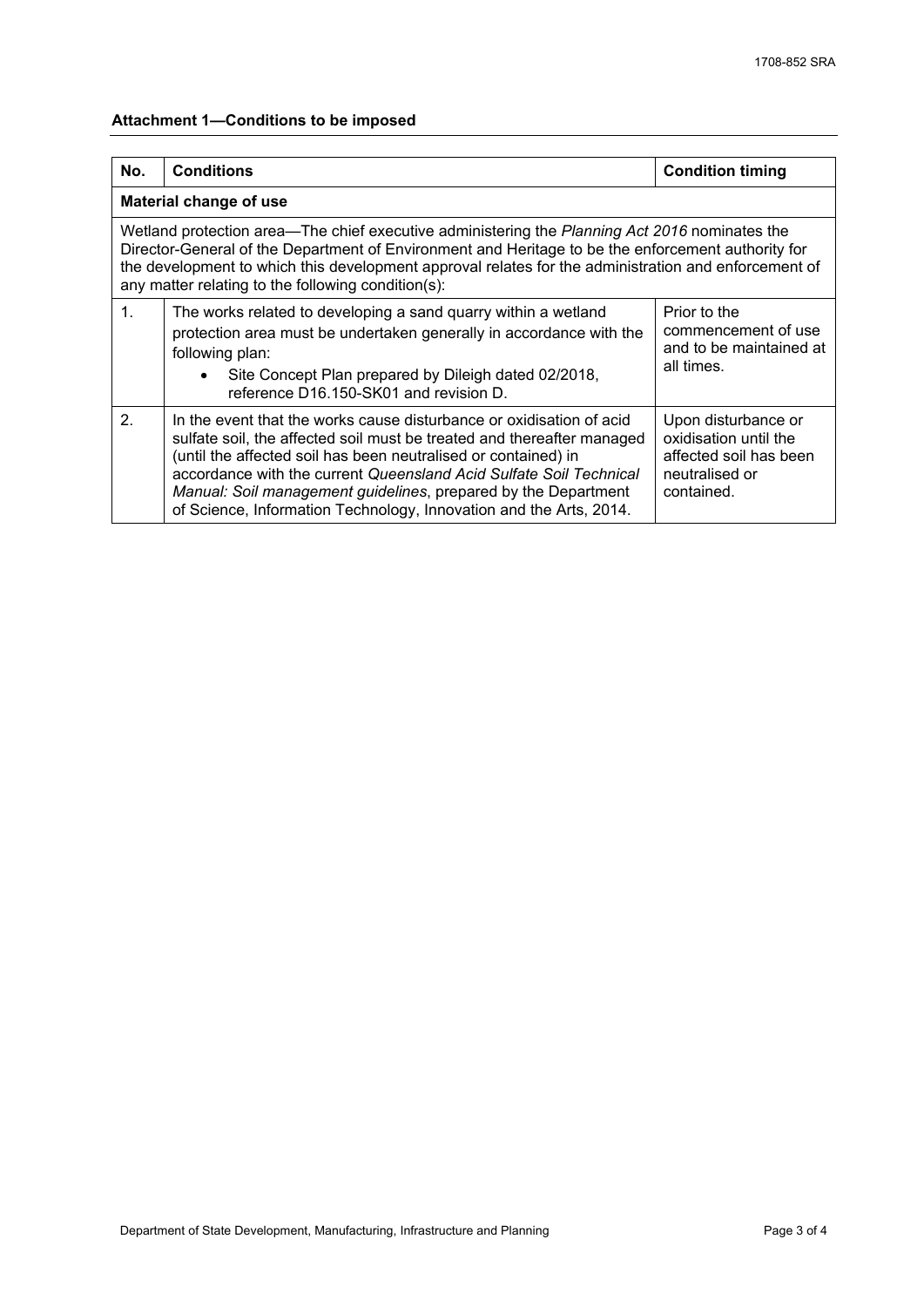# **Attachment 2—Reasons for decision to impose conditions**

The reasons for this decision are:

- To ensure the development is carried out generally in accordance with the plan of development submitted with the application.
- To ensure any disturbance to acid sulfate soils is managed to prevent impacts to coastal.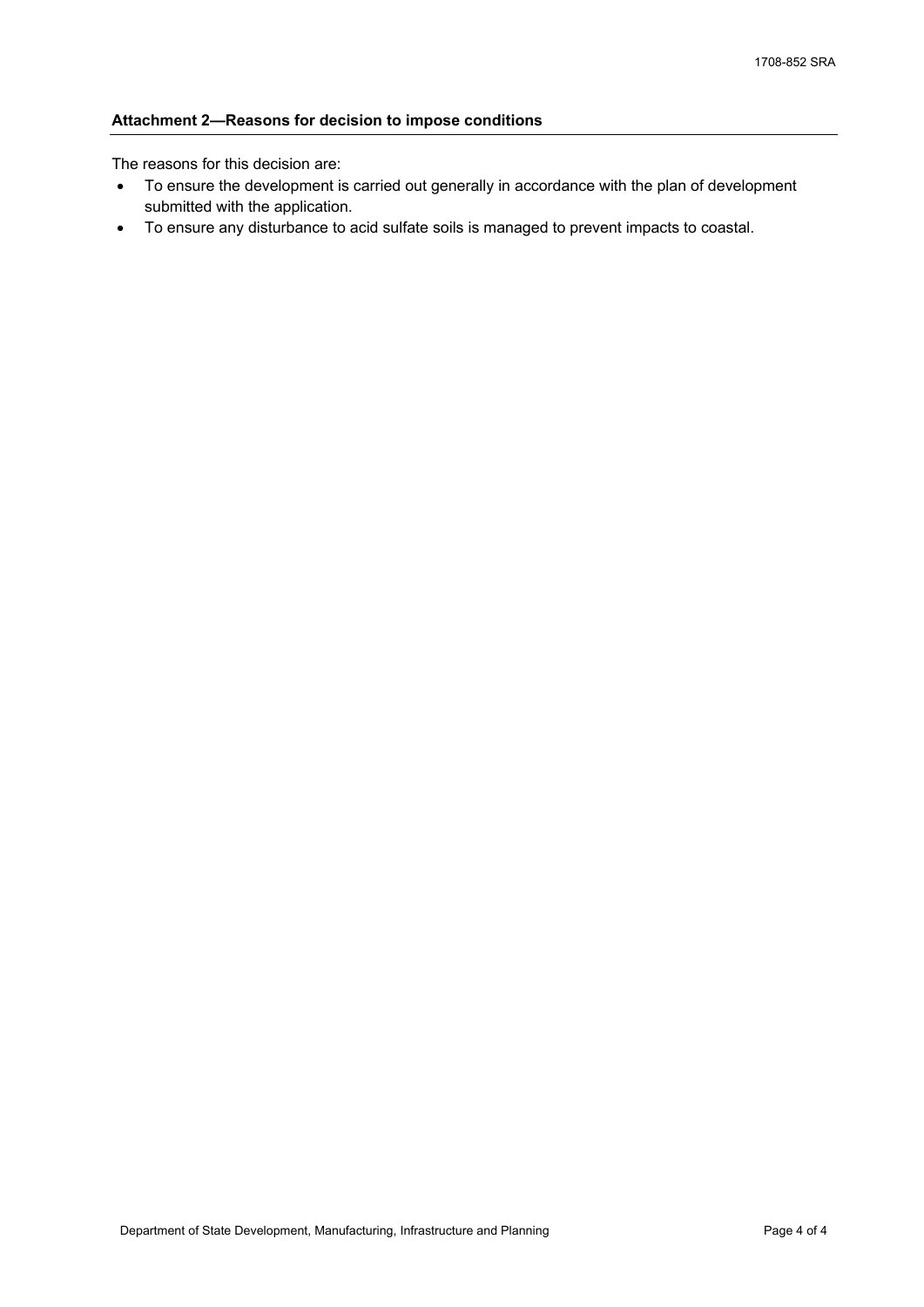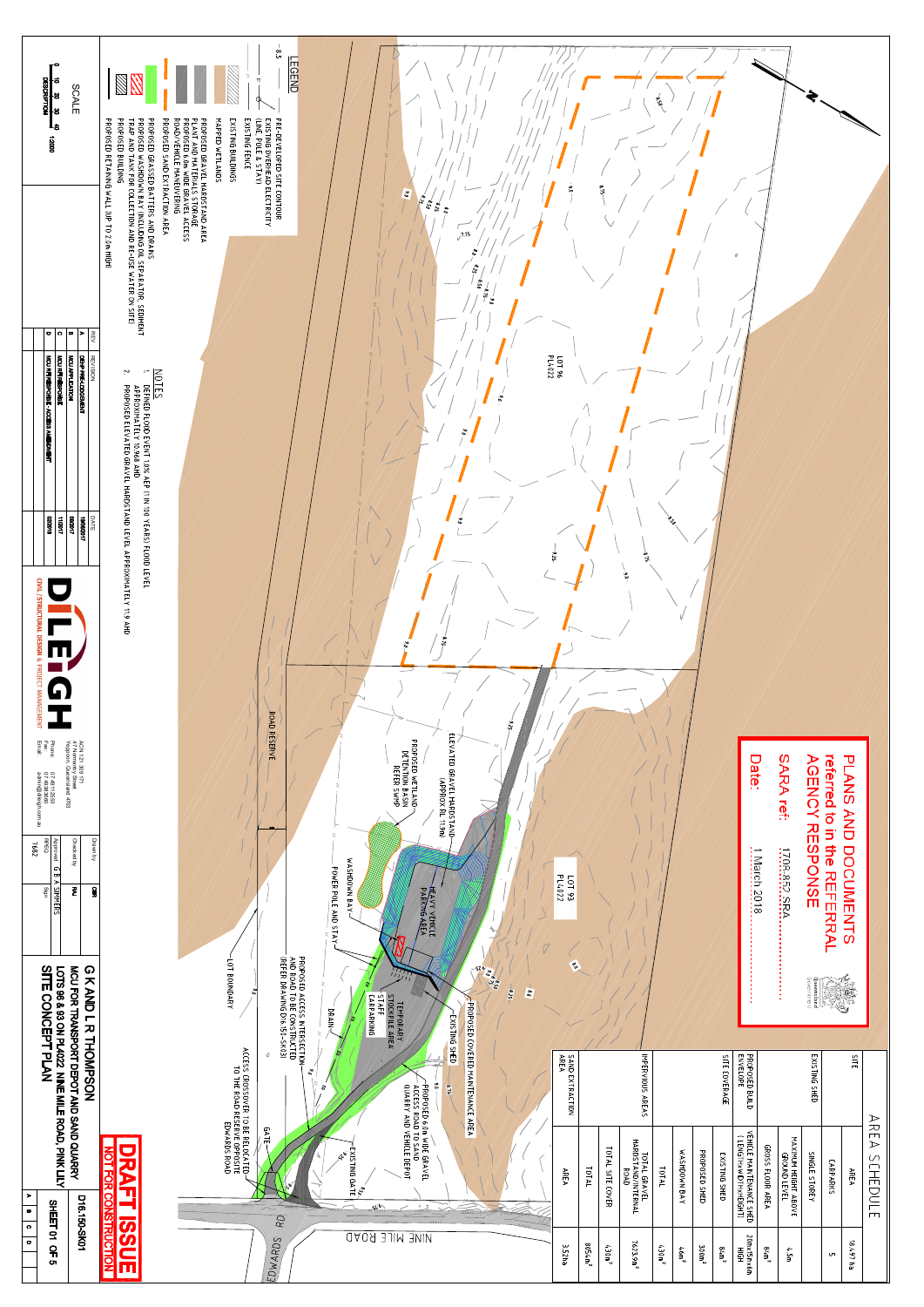

Department of **State Development,** Manufacturing, **Infrastructure and Planning** 

# **Department of State Development, Manufacturing, Infrastructure and Planning**

**Statement of reasons for application 1708-852 SRA**

(Given under section 56 of the *Planning Act 2016*)

| Departmental role:         | Referral agency                                           |
|----------------------------|-----------------------------------------------------------|
| <b>Applicant details</b>   |                                                           |
| Applicant name:            | G & L Thompson                                            |
| Applicant contact details: | PO Box 2088<br>Milton QLD 4064<br>rachel@reelplanning.com |
| <b>Location details</b>    |                                                           |
| Street address:            | Nine Mile Road, Pink Lily; Nine Mile Road, Pink Lily      |
| Real property description: | 93PL4022; 96PL4022                                        |
| Local government area:     | Rockhampton Regional Council                              |

### **Development details**

| Development permit | Material change of use for Extractive Industry (<5,000 tonnes per |
|--------------------|-------------------------------------------------------------------|
|                    | annum) and Transport Depot                                        |

### **Assessment matters**

| <b>Aspect of development</b><br>requiring code assessment | Applicable codes                                                                                                  |
|-----------------------------------------------------------|-------------------------------------------------------------------------------------------------------------------|
| 1. Material Change of Use                                 | State Development Assessment Provisions, version 2.0<br>State Code 9: Great Barrier Reef wetland protection areas |

### **Reasons for the department's decision**

The reasons for the decision are:

- The development footprint avoids the mapped wetlands and associated areas of regulated vegetation/habitat.
- There will be no impacts on native vegetation within the mapped wetland and its buffer area.
- Natural surface water flows will mostly be maintained and the small scale of the use will avoid adverse impacts to the groundwater hydrology in the wetland protection area.
- The water quality of the wetland and its associated buffer area will not be adversely impacted.

### **Response:**

Development approval Subject to conditions 1 March 2018

 **Nature of approval Response details Date of response**